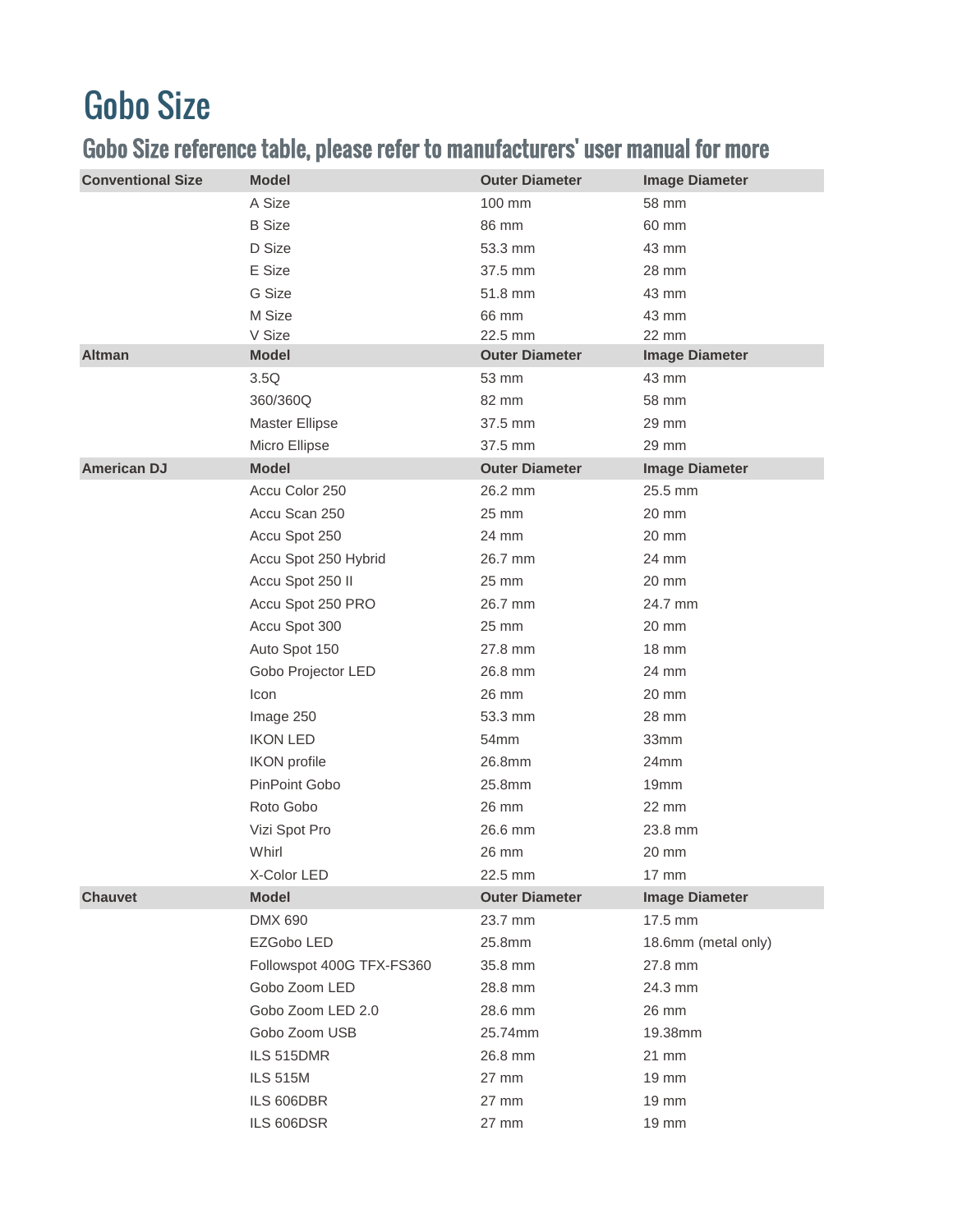| ILS 625DCR                   | 27 mm                 | 19 mm                 |
|------------------------------|-----------------------|-----------------------|
| Intimidator Barrel LED 300   | 23.8 mm               | 20.9 mm               |
| Intimidator Scan LED 300     | 23.8 mm               | 20.9 mm               |
| Intimidator Spot 2.0 HTI     | 23.5 mm               | 17.5 mm               |
| Intimidator Spot 250         | 26.7 mm               | 24.5 mm               |
| Intimidator Spot LED 250     | 24 mm                 | 20 mm                 |
| Intimidator Spot LED 350/355 | 24 mm                 | 20 mm                 |
| Intimidator Spot XYZ         | 23.8 mm               | 20 mm                 |
| Legend 1200E Spot            | 37.3 mm               | 30 mm                 |
| Legend 150 R                 | 26.5 mm               | 21 mm                 |
| Legend 2000                  | 31 mm                 | $20 \text{ mm}$       |
| Legend 250 RX                | 26.5 mm               | $19 \text{ mm}$       |
| Legend 3000                  | 31 mm                 | 24 mm                 |
| Legend 3000X                 | 29 mm                 | 24 mm                 |
| Legend 300E Spot             | 26.8 mm               | 23.9 mm               |
| Legend 5000                  | 29 mm                 | 24 mm                 |
| Legend 5000X                 | 29 mm                 | 24 mm                 |
| Legend 550                   | 26.7 mm               | 22 mm                 |
| $LFS-5(d)$                   | 25.4 mm               | $19 \text{ mm}$       |
| LFS-75 DMX                   | 40 mm                 | $18 \text{ mm}$       |
| Q-Scan 150                   | 27.7 mm               | $21.5$ mm             |
| Q-Scan 250                   | 27.7 mm               | $21.5$ mm             |
| Q-Spot                       | 27 mm                 | 19 mm                 |
| Q-Spot 150                   | 27 mm                 | 19 mm                 |
| Q-Spot 150 LED               | 25.7 mm               | $18 \text{ mm}$       |
| Q-Spot 152                   | 25 mm                 | $21 \text{ mm}$       |
| Q-Spot 160 LED               | 25.8 mm               | 18.2 mm               |
| Q-Spot 200                   | 25.6 mm               | 20.5 mm               |
| Q-Spot 250                   | 37.2 mm               | 30 mm                 |
| Q-Spot 260 LED               | 25.95 mm              | 19 mm                 |
| Q-Spot 300                   | 37 mm                 | 28 mm                 |
| Q-Spot 560 LED               | 32.5 mm               | 27 mm                 |
| Q-Spot 575                   | 31 mm                 | 22.5 mm               |
| SX - Gobo                    | 53.3 mm               | 45 mm                 |
| Trackscan 250 R              | 26.8 mm               | 18 mm                 |
| <b>Model</b>                 | <b>Outer Diameter</b> | <b>Image Diameter</b> |
| Alpha Profile 1200           | 37.5 mm               | 25 mm                 |
| Alpha Spot 575               | 37.5 mm               | 25 mm                 |
| Alpha Spot 700               | 37.5 mm               | 25 mm                 |
| Alpha Spot Easy 1200         | 37.5 mm               | 25 mm                 |
| Alpha Spot HPE 1200          | 37.5 mm               | 25 mm                 |
| Alpha Spot HPE 300           | 25.7 mm               | 23 mm                 |
| Alpha Spot HPE 575           | 37.5 mm               | 25 mm                 |
| Golden Scan                  | 66 mm                 | 43 mm                 |
| Golden Scan HPE              | 51.8 mm               | 36 mm                 |
| Golden Spot 1200             | 51.8 mm               | 36 mm                 |
| MiniScan HP3                 | 25.8 mm               | 19 mm                 |

 $Clay$  Paky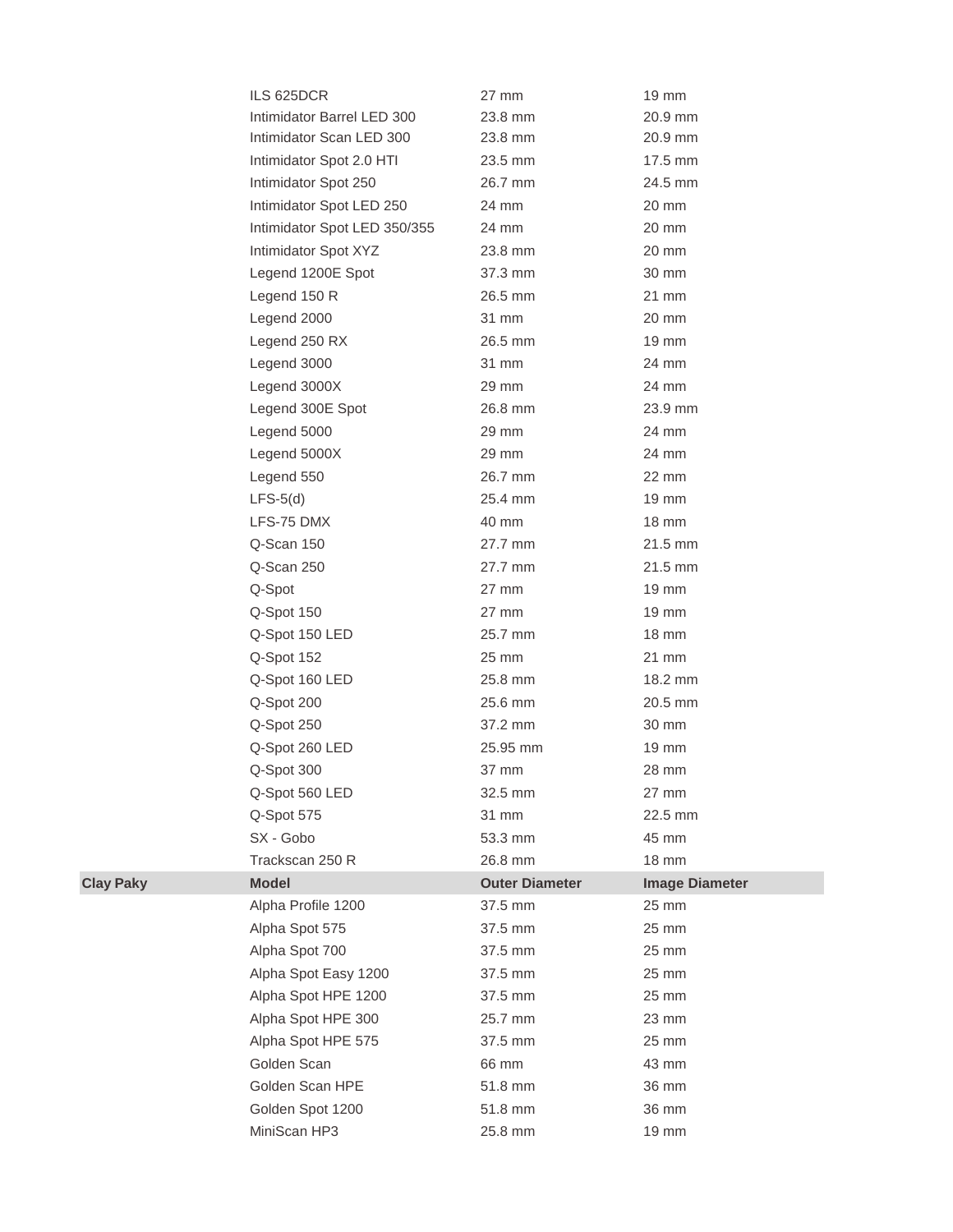|                | S.I.P. 300                                | 31.5 mm               | 24 mm                 |
|----------------|-------------------------------------------|-----------------------|-----------------------|
|                | Stage Profile Plus                        | 51.8 mm               | 48.7 mm               |
|                | Stage Scan                                | 51.8 mm               | 36 mm                 |
|                | Stage Zoom 1200                           | 51.8 mm               | 36 mm                 |
|                | Super Scan                                | 66 mm                 | 57 mm                 |
|                | Super Scan Zoom                           | 51.8 mm               | 36 mm                 |
|                | <b>Tiger Scan</b>                         | 51.8 mm               | 36 mm                 |
|                | V.I.P. 1200                               | 31.5 mm               | 24 mm                 |
|                | V.I.P. 150                                | 31.5 mm               | 24 mm                 |
|                | V.I.P. 250 ALO                            | 31.5 mm               | 24 mm                 |
|                | V.I.P. 250 ALO/ST                         | 31.5 mm               | 24 mm                 |
|                | V.I.P. 300                                | 51.8 mm               | 33 mm                 |
|                | V.I.P. 300 DIA                            | 51.8 mm               | 33 mm                 |
| <b>Coemar</b>  | <b>Model</b>                              | <b>Outer Diameter</b> | <b>Image Diameter</b> |
|                | CF 7 HE                                   | 25.8 mm               | 19.5 mm               |
|                | I Profile Flex                            | 32.8 mm               | 28 mm                 |
|                | I Spot 1200                               | 32.8 mm               | 28 mm                 |
|                | I Spot 150                                | 32.9 mm               | 29 mm                 |
|                | I Spot 575                                | 32.9 mm               | 26 mm                 |
|                | I Spot Flex                               | 32.8 mm               | 28 mm                 |
|                | Infinity Spot S                           | 27 mm                 | 21 mm                 |
|                | Infinity Spot XL                          | 32.8 mm               | 25 mm                 |
|                | NAT MM 1200 Zoom BBI                      | 50 mm                 | 37.5 mm               |
|                | NAT MM 2500 Zoom                          | 50 mm                 | 37.5 mm               |
|                | NAT MM 4000 Zoom                          | 50 mm                 | 37.5 mm               |
|                | ProSpot 150                               | 32.9 mm               | 26 mm                 |
|                | ProSpot 250 LX                            | 25.8 mm               | 19 mm                 |
|                | ProSpot 575                               | 32.9 mm               | 26 mm                 |
|                | Unknown                                   | 26.8 mm               | 21 mm                 |
| <b>Elation</b> | <b>Model</b>                              | <b>Outer Diameter</b> | <b>Image Diameter</b> |
|                | Active Scan 250                           | 26.9 mm               | 23 mm                 |
|                | Active Wave 250                           | 26.9 mm               | 23 mm                 |
|                | Color Spot 575                            | 27 mm                 | 23 mm                 |
|                | Design Spot 1400                          | 37.5 mm               | 31 mm                 |
|                | Design Spot 250                           | 27 mm                 | 20 mm                 |
|                | Design Spot 250WH                         | 27 mm                 | 23 mm                 |
|                | Design Spot 300 Pro                       | 26.9 mm               | 23 mm                 |
|                | Design Spot 575                           | 26.9 mm               | 23 mm                 |
|                | Design Spot LED                           | 26.9 mm               | 24 mm                 |
|                | E Spot LED                                | 26.9 mm               | 24 mm                 |
|                | ELAR Image X                              | 37.5 mm               | 20 mm                 |
|                | ELAR Image XR                             | 37.5 mm               | 20 mm                 |
|                | Focus Spot 250                            | 27 mm                 | 24 mm                 |
|                | Image IP2                                 | 51.8 mm               | 35.5 mm               |
|                | Image Pro 300                             | 51.8 mm               | 35.5 mm               |
|                | Image Pro 300 Rotating Wheel (IP-<br>RGW) | 31.5 mm               | 23 mm                 |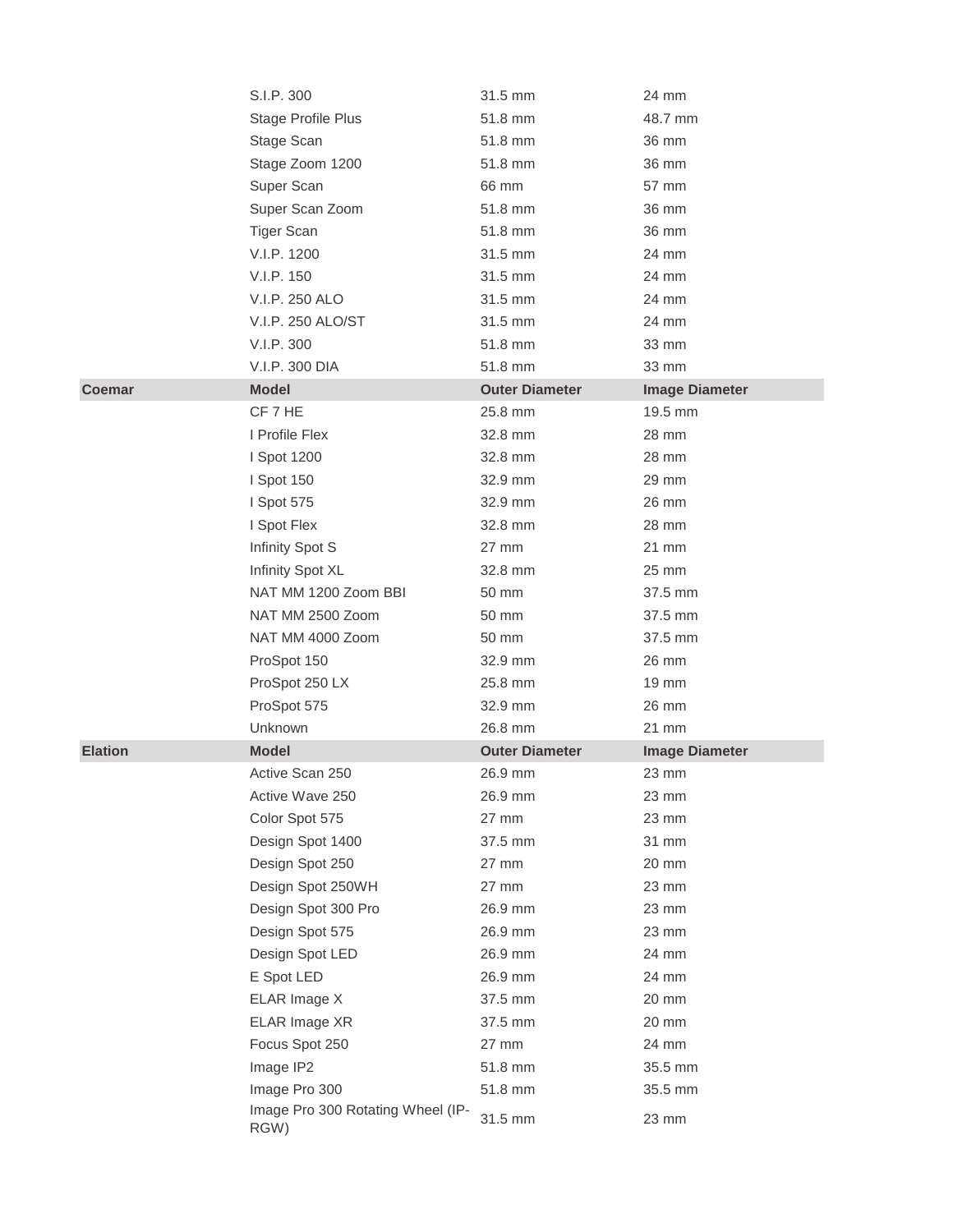|                            | Joy-150                       | 26 mm                 | 22 mm                 |
|----------------------------|-------------------------------|-----------------------|-----------------------|
|                            | Joy-300                       | 26 mm                 | 22 mm                 |
|                            | Patend 1200                   | 37.5 mm               | $27$ mm               |
|                            | Platinum Spot 5R              | 14 mm                 | 7 mm                  |
|                            | Power Spot 250                | $27 \text{ mm}$       | $23 \text{ mm}$       |
|                            | Power Spot 575                | 26.9 mm               | $23 \text{ mm}$       |
|                            | Power Spot 575IE              | 26.9 mm               | $23 \text{ mm}$       |
|                            | Power Spot 700                | 26.9 mm               | $23 \text{ mm}$       |
|                            | Power Spot 700 CMY II         | 26.9 mm               | $23 \text{ mm}$       |
|                            | Vision Scan 250               | $27 \text{ mm}$       | 23 mm                 |
|                            | Vision Scan 575               | 22.5 mm               | 18 mm                 |
| <b>ETC</b>                 | <b>Model</b>                  | <b>Outer Diameter</b> | <b>Image Diameter</b> |
|                            | Revolution                    | 66 mm                 | 59 mm                 |
|                            | Source Four                   | 86 mm                 | 59 mm                 |
|                            | Source Four Jr                | 66 mm                 | 43 mm                 |
| <b>High End Systems</b>    | <b>Model</b>                  | <b>Outer Diameter</b> | <b>Image Diameter</b> |
|                            | Cyberlight                    | 44 mm                 | 36 mm                 |
|                            | Cyberlight Turbo              | 44 mm                 | 38 mm                 |
|                            | Image Marketing Projector     | 37.5 mm               | 35 mm                 |
|                            | Intellabeam                   | 25 mm                 | 22 mm                 |
|                            | Intellabeam 700 HX            | 25 mm                 | $22 \text{ mm}$       |
|                            | <b>SHOWGUN</b>                | 64.9 mm               | 53 mm                 |
|                            | Studio Spot 250               | 25 mm                 | $19 \text{ mm}$       |
|                            | Studio Spot 575               | 36.4 mm               | 31.75 mm              |
|                            | Technobeam                    | 25 mm                 | 20 mm                 |
|                            |                               |                       |                       |
|                            | Technobeam FX Wheel           | 36 mm                 | 26 mm                 |
|                            | Trackspot                     | 25 mm                 | $22 \text{ mm}$       |
|                            | X-Spot                        | 36.4 mm               | 31.75 mm              |
| <b>Martin Professional</b> | <b>Model</b>                  | <b>Outer Diameter</b> | <b>Image Diameter</b> |
|                            | $CX-10$                       | 22.5 mm               | 17 mm                 |
|                            | EGO 1-3                       | 22.5 mm               | 16 mm                 |
|                            | Exterior 1200 Image Projector | 53.3 mm               | 48 mm                 |
|                            | Imagescan                     | 53.3 mm               | 44 mm                 |
|                            | Mac 2000 Rotating             | 37.5 mm               | 30 mm                 |
|                            | Mac 250 / 250+                | 22.5 mm               | 17 mm                 |
|                            | Mac 250 Entour                | 22.5 mm               | 17 mm                 |
|                            | Mac 250 krypton               | 22.5 mm               | $17 \text{ mm}$       |
|                            | Mac 350 Entour                | 27.9 mm               | 23 mm                 |
|                            | Mac 500                       | 27.9 mm               | 23 mm                 |
|                            | Mac 550 Profile               | 27.9 mm               | 23 mm                 |
|                            | Mac 575 Krypton               | 27.9 mm               | 23 mm                 |
|                            | Mac 700 Profile               | 27.9 mm               | 23 mm                 |
|                            | Mac III Profile               | 37.5 mm               | 30 mm                 |
|                            | Mania DC3                     | 54 mm                 | 38 mm                 |
|                            | Mania EF3                     | 54 mm                 | 43 mm                 |
|                            | Mania PR1<br>Mania SCX-600    | 53.3 mm<br>22.5 mm    | 40 mm<br>17 mm        |